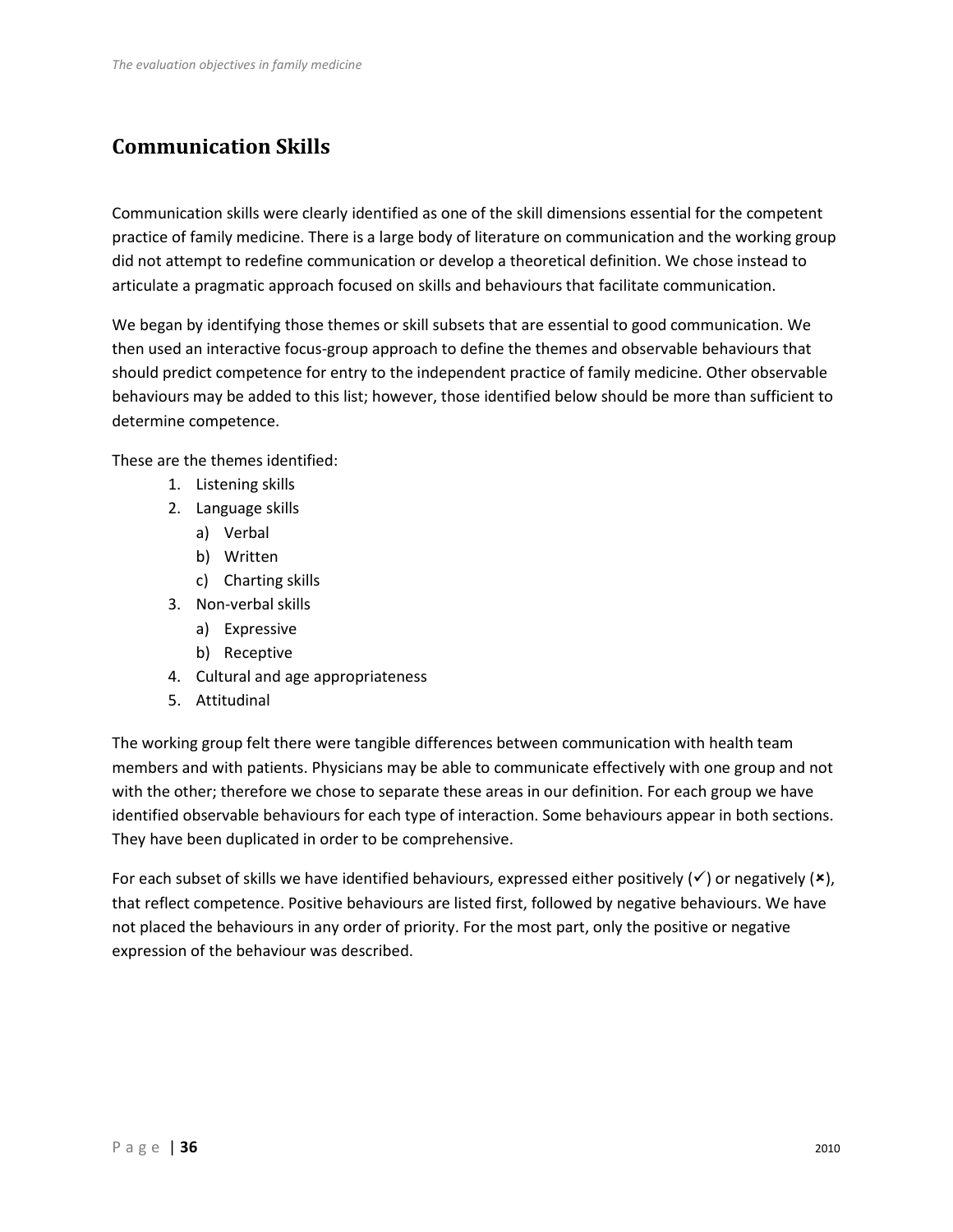# **Effective Communication with Patients**

# **1. Listening Skills**

Uses both general and active listening skills to facilitate communication

# **Observable Behaviours:**

- $\checkmark$  Appropriately looks at the patient while the patient is talking
- $\checkmark$  Allows the time for appropriate silences
- $\checkmark$  Feeds back to the patient what he or she has understood from the patient
- $\checkmark$  Provides appropriate non-verbal responses to patient's statements
- $\checkmark$  At all times responds to verbal cues (e.g., does not go on with regular questioning when the patient reveals major life or situation changes like "I just lost my mother")
- $\checkmark$  Clarifies jargon when used by the patient
- $\checkmark$  Comprehends what the patient says
- $\checkmark$  Lets the patient tell his or her story (does not interrupt the patient inappropriately)
- Does other things while the patient is talking (e.g., looks at computer chart, takes phone calls)

# **2. Language Skills**

### **a) Verbal:**

Adequate to be understood by the patient; able to converse at an appropriate level for the patient's age and educational level; appropriate tone for the situation—to ensure good communication and patient comfort

- $\checkmark$  Asks open- and closed-ended questions appropriately
- $\checkmark$  Checks back with the patient to ensure understanding (e.g., "If I say this, am I understanding you correctly?")
- $\checkmark$  Facilitates the patient's story (e.g., "Can you clarify that for me?")
- $\checkmark$  Provides clear and organized information in a way the patient understands (e.g., test results, pathophysiology, side effects) and checks back to ensure the patient understands
- $\checkmark$  Provides explanations to accompany examinations and/or procedures
- $\checkmark$  When first meeting a patient, clarifies how the patient would like to be addressed
- Fails to greet the patient
- **\*** Interrupts patients inappropriately
- Uses inappropriate word choices for the individual's level of understanding (e.g., use of scientific language that the patient cannot understand, overuse of jargon)
- Displays inappropriate anger
- Uses inappropriate humour
- Uses paternalistic language (e.g., use of "dear")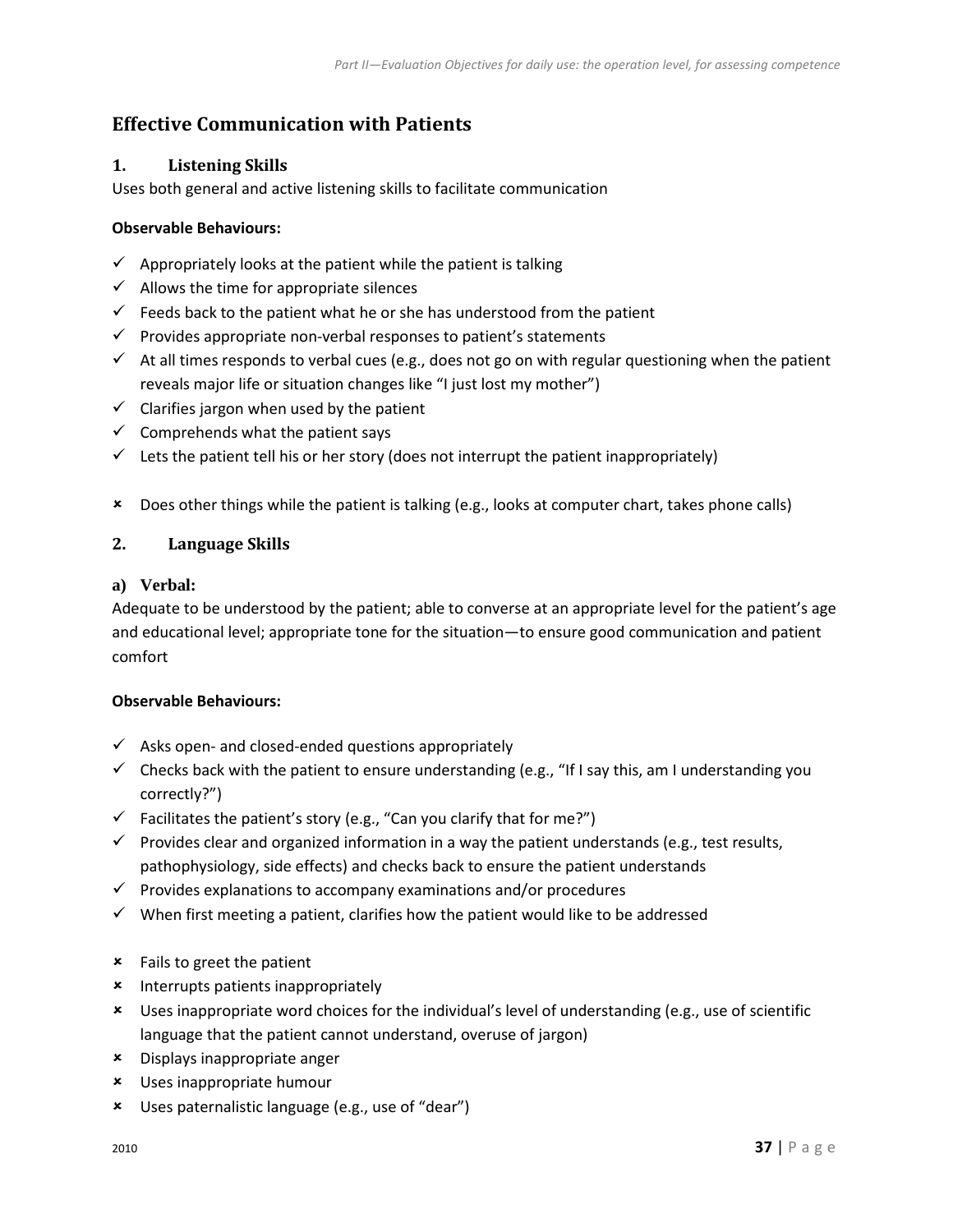- Uses offensive language (e.g., swearing)
- **\*** Shouts or uses excessively loud speech
- Asks multiple questions without awaiting the answers
- Has language skills that are insufficient to be easily understood by the majority of patients (i.e., patients can't understand what the physician is saying)

# **b) Written:**

Clearly articulates and communicates thoughts in a written fashion (e.g., in a letter to a patient, educational materials for the patient, instructions for a patient)

# **Observable Behaviours:**

- $\checkmark$  Writes legibly
- $\checkmark$  Written material is organized so the patient can understand (spelling, grammar, and punctuation must be sufficient to permit understanding)
- $\checkmark$  When providing written information, chooses materials that are appropriate to the patient's level of understanding
- Uses abbreviations that are not understood by the patient

# **3. Non-Verbal Skills**

### **a) Expressive:**

Being conscious of the impact of body language on communication with the patient and adjusting it appropriately when it inhibits communication

- $\checkmark$  Sits while interviewing the patient (in order to convey the feeling of providing the patient with more time and attention)
- $\checkmark$  Eye contact is appropriate for the culture and comfort of the patient
- $\checkmark$  Is focused on the conversation
- $\checkmark$  Adjusts demeanour to be appropriate to the patient's context (e.g., is pleasant, appropriately smiles, is appropriately serious, is attentive, is patient and empathetic)
- $\checkmark$  Communicates at eye level (e.g., with children, patients who are bedridden)
- $\checkmark$  Physical contact is appropriate for the patient's comfort
- $\times$  Fidgets
- **\*** Hygiene or dress that inhibit communication
- Gets too close (not respectful of other's personal space)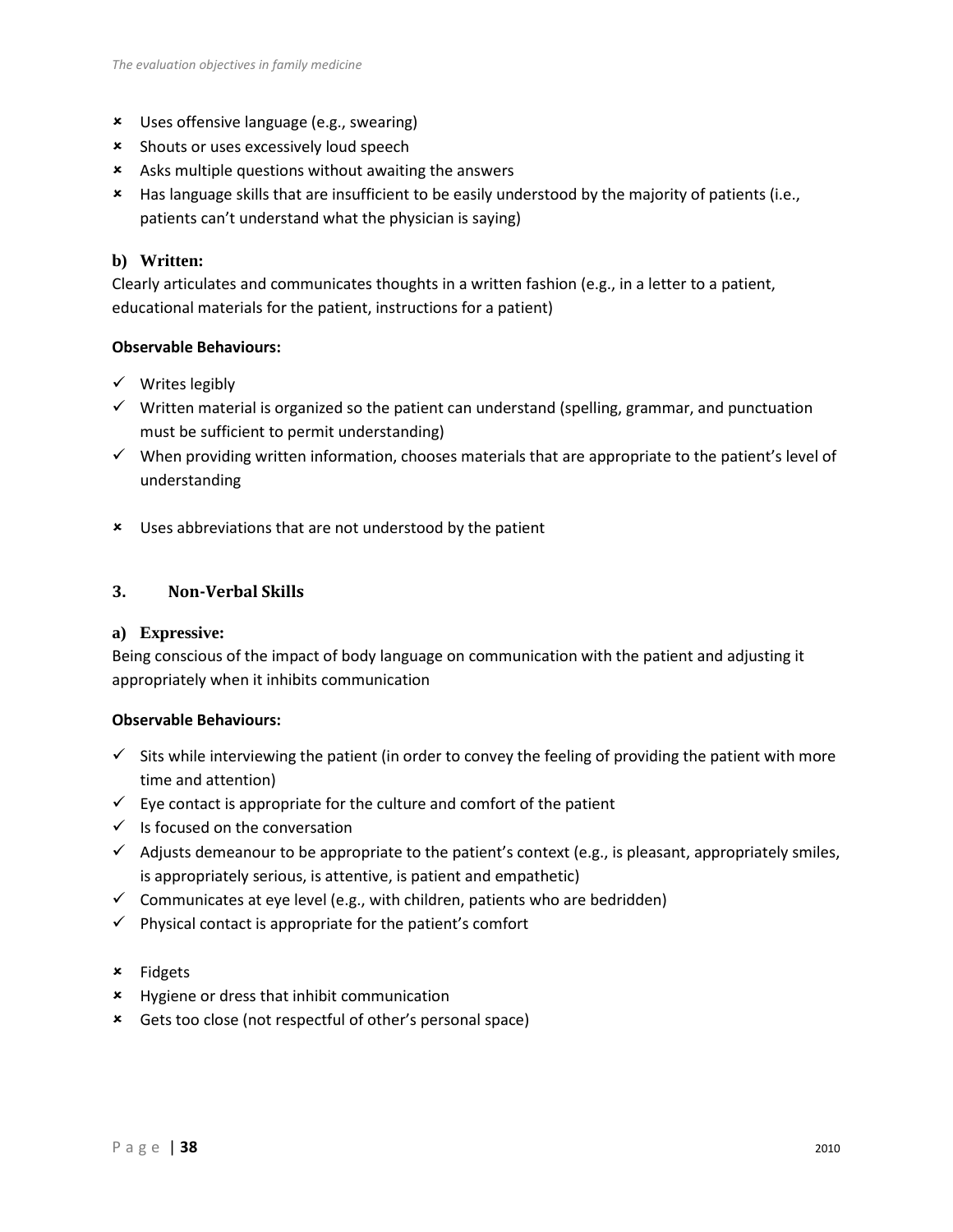# **b) Receptive:**

Aware of and responsive to body language, particularly feelings not well expressed in a verbal manner (e.g., dissatisfaction, anger, guilt)

## **Observable Behaviours:**

- $\checkmark$  Responds appropriately to the patient's discomfort (e.g., gets a tissue for a patient crying, shows appropriate empathy with the patient's difficulties )
- $\checkmark$  Verbally checks the significance of body language (e.g., "You seem nervous/upset/uncertain/in pain; is that right?")
- $\checkmark$  Comments on behaviour/non-verbal actions of the patient when appropriate (e.g., "You seem quiet/unhappy/angry/worried/in pain")
- $\checkmark$  Modifies actions during examination or history-taking in response to the patient's discomfort (e.g., adjusts angle of exam table when patients are short of breath during an abdominal exam)
- Misses signs that the patient does not understand what is being said (e.g., blank look, look of astonishment, puzzlement)

# **4. Culture and Age Appropriateness**

Adapts communication to the individual patient for reasons such as culture, age, and disability (e.g., the young child or teenager, or someone with speech deficits, hearing deficits, or language difficulties)

- $\checkmark$  Uses appropriate communication skills with adolescents (e.g., offers to see them independently, respects the capacity to make decisions, acknowledges issues of confidentiality, specifically directs questions to the adolescent, is not judgmental)
- $\checkmark$  Adapts communication style to the patient's disability (e.g., writes for deaf patients)
- $\checkmark$  Asks about the need for an interpreter and arranges for one
- $\checkmark$  Speaks at a volume appropriate for the patient's hearing
- $\checkmark$  Adapts communication style based on the patient's cultural expectations or norms (e.g., other family members in the room)
- $\checkmark$  Uses appropriate words for children and teens (e.g., "pee" vs. "void")
- Ignores the patient while exclusively engaging the caregiver, especially with children, the elderly, those with cognitive impairment (e.g., no questions to the patient, patient not involved in management plan)
- Makes assumptions based on the patient's appearance or dress (i.e., stereotyping the patient)
- Uses colloquialisms that the patient does not understand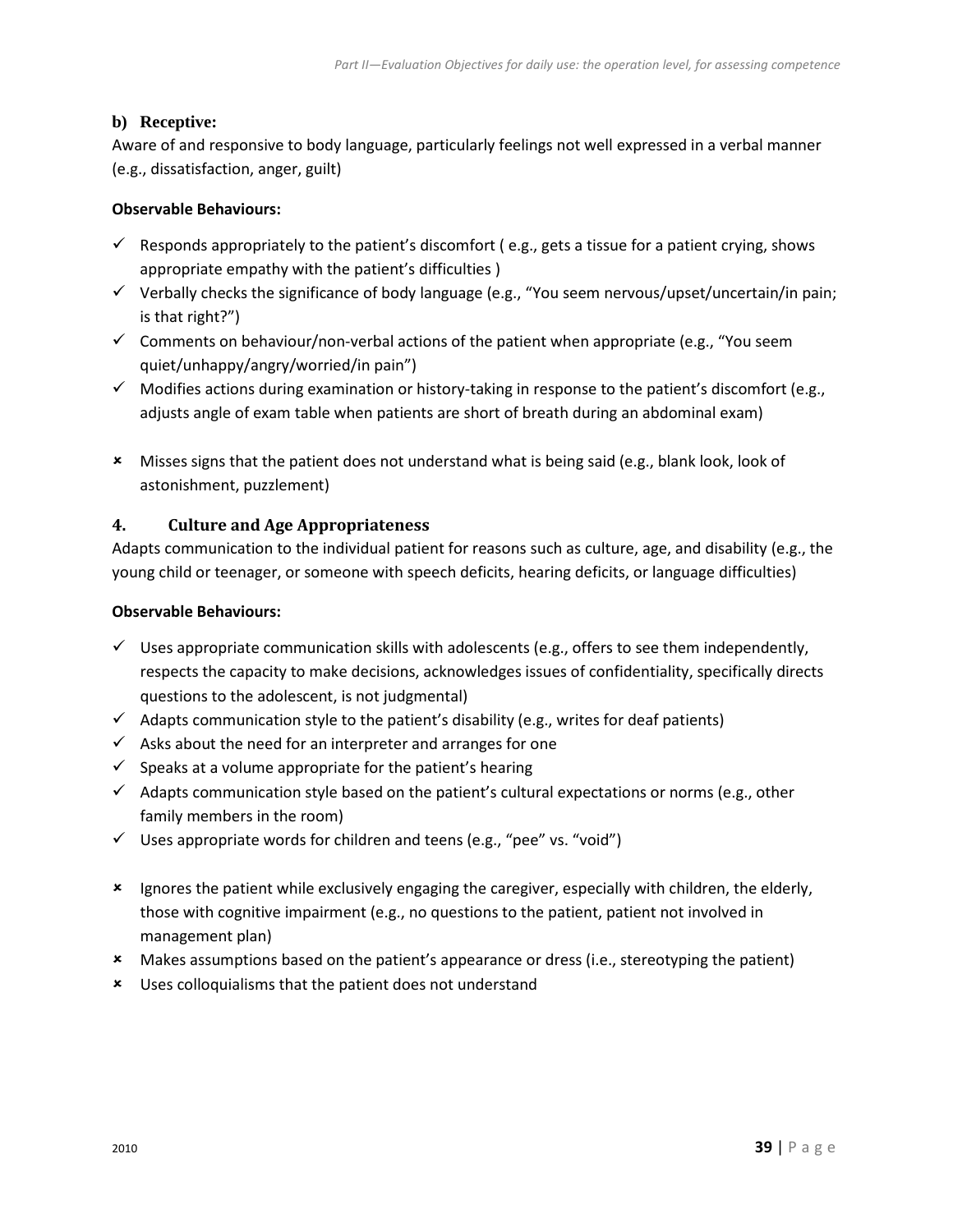# **5. Attitudinal**

This permeates all levels of communication. This includes the ability to hear, understand, and discuss an opinion, idea, or value that may be different from your own while maintaining respect for the patient's right to decide for himself or herself. Communication conveys respect for the patient.

- $\checkmark$  Shows interest in the patient's opinion
- $\checkmark$  Is empathetic
- $\checkmark$  Maintains an appropriate attitude in response to inappropriate/offensive language or comments made by the patient
- Appears rude
- Appears impatient
- Displays irritation or anger
- Belittles the patient
- Trivializes or dismisses the patient's ideas or concerns
- **x** Is sarcastic
- Appears intimidating
- Appears arrogant (e.g., ignores the patient's concerns or opinions about the management plan)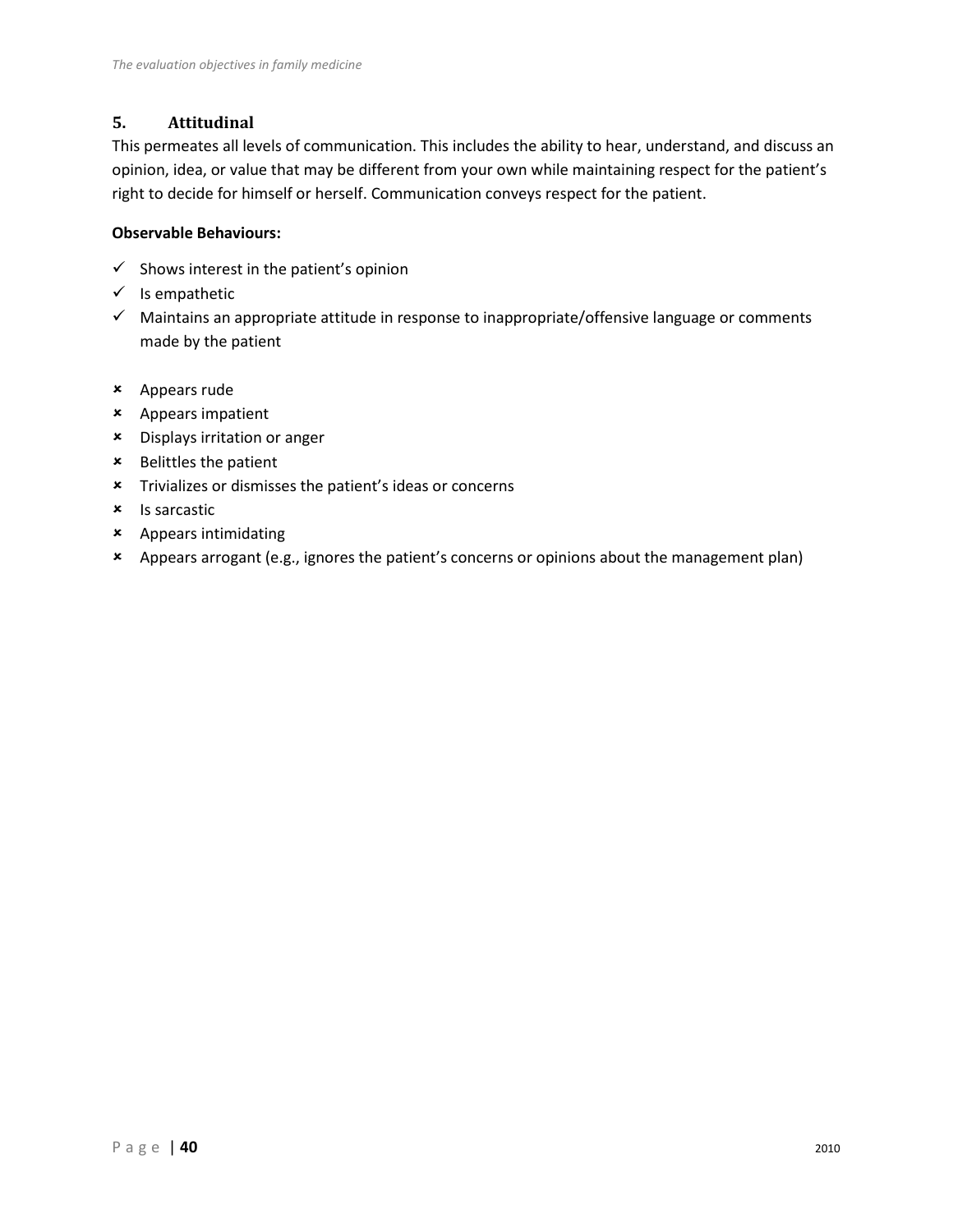# **Effective Communication with Colleagues**

("Colleague", for our purposes, means all members of the health care team.)

# **1. Listening Skills**

Many specific listening skills are better assessed in the context of communication with patients. Some are well assessed in the context of communication with colleagues.

## **Observable Behaviours that Can Be Assessed with Colleagues:**

- $\checkmark$  Is attentive
- $\checkmark$  Stops and takes the time to listen respectfully to colleagues
- $\checkmark$  Appropriately maintains eye contact while discussing issues with all members of the health care team
- $\checkmark$  Allows sufficient time for colleagues to articulate their concerns
- Does other tasks that interfere with listening

## **2. Language Skills**

### **a) Verbal:**

Adequate to be understood in face-to-face communication, and with all other commonly used methods (e.g., phone, video conferencing, etc.); adequate to understand complex profession-specific conversation; appropriate for colleagues with different backgrounds, professions, and education; appropriate tone for the situation, to ensure good communication and colleague comfort

- $\checkmark$  Introduces self when meeting a colleague for the first time
- $\checkmark$  When asking colleagues to do something, makes a clear request and ensures that it is understood
- $\checkmark$  Offers rationale for a plan or an approach to improve understanding
- $\checkmark$  Adjusts tone to be appropriate to circumstances
- $\checkmark$  Asks rather than demands
- $\checkmark$  Uses non-blaming, appropriate, and specific observations when addressing difficult circumstances
- Case presentations are poorly organized or incomplete
- **\*** Is not specific with requests
- \* Interrupts colleagues
- Asks multiple questions without awaiting the answers
- Does not target language to the individual's professional background and level of understanding
- Displays inappropriate anger
- Uses inappropriate humour
- Uses condescending language
- **\*** Shouts or uses excessively loud speech
- Swears or uses offensive language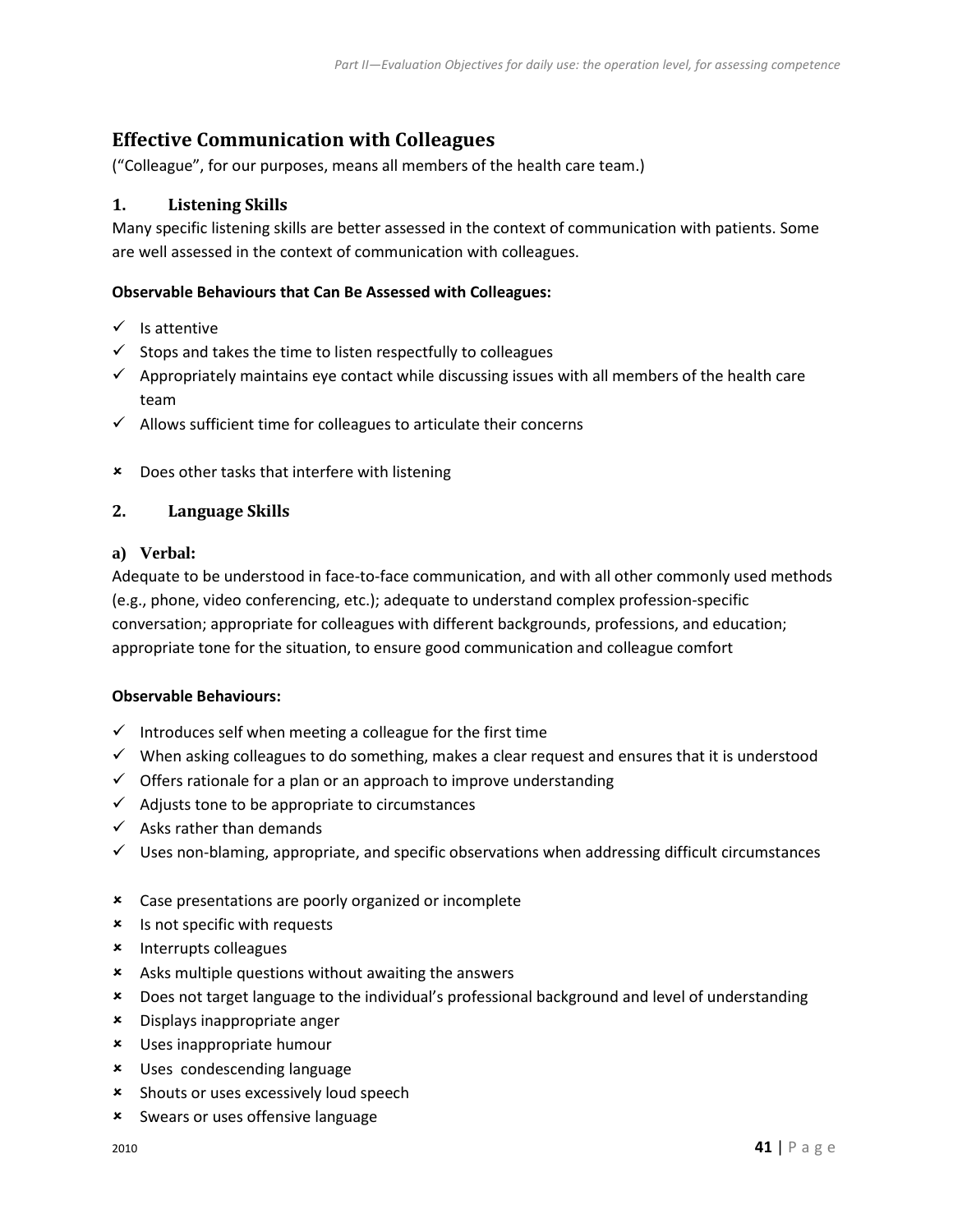# **b) Written:**

(e.g., hospital and office charting, consultant letter, lawyer letter)

- Clearly articulates and communicates thoughts in a written fashion
- Has spelling, grammar, legibility, and punctuation that are adequate to facilitate understanding

# **Observable Behaviours:**

- $\checkmark$  Writes legibly
- $\checkmark$  Written material is organized
- $\checkmark$  When writing to request consultation, is specific about questions/reasons and provides relevant information
- $\checkmark$  Patient-care plans (e.g., test requests, follow-up orders) are:

a) clearly written and

- b) securely transmitted to the appropriate recipient
- Uses abbreviations that are not universally known or are prone to misinterpretation

## **c) Charting Skills**

Assessment should concentrate mainly on the charting of individual encounters. Overall organization and structure of the ongoing clinical record are important, but these are often predetermined and outside the control of the individual—they can be assessed, but in a different context. Note that these charting skills are formatted as a set of key features.

- 1. A clinical note must
	- a) be legible.
	- b) avoid using acronyms or abbreviations that may be misunderstood or confusing (e.g., "U" for "units").
	- c) be organized so as to facilitate reading and understanding.
	- d) follow an agreed-upon structure within a practice setting.
- 2. Charting must be done in a timely fashion, so as to minimize inaccuracies and lost information, and to ensure that the information is available for others involved in care. It should usually be done immediately after the encounter; if delayed, notes must be made to direct the later charting.
- 3. Corrections or changes to the note must be clearly visible as such, and dated if not made at the time of the original entry.
- 4. Should not write anything in the chart that you would not want the patient to read (e.g., disparaging remarks)
- 5. Must not falsify data (e.g., don't include data in the note that has not been gathered)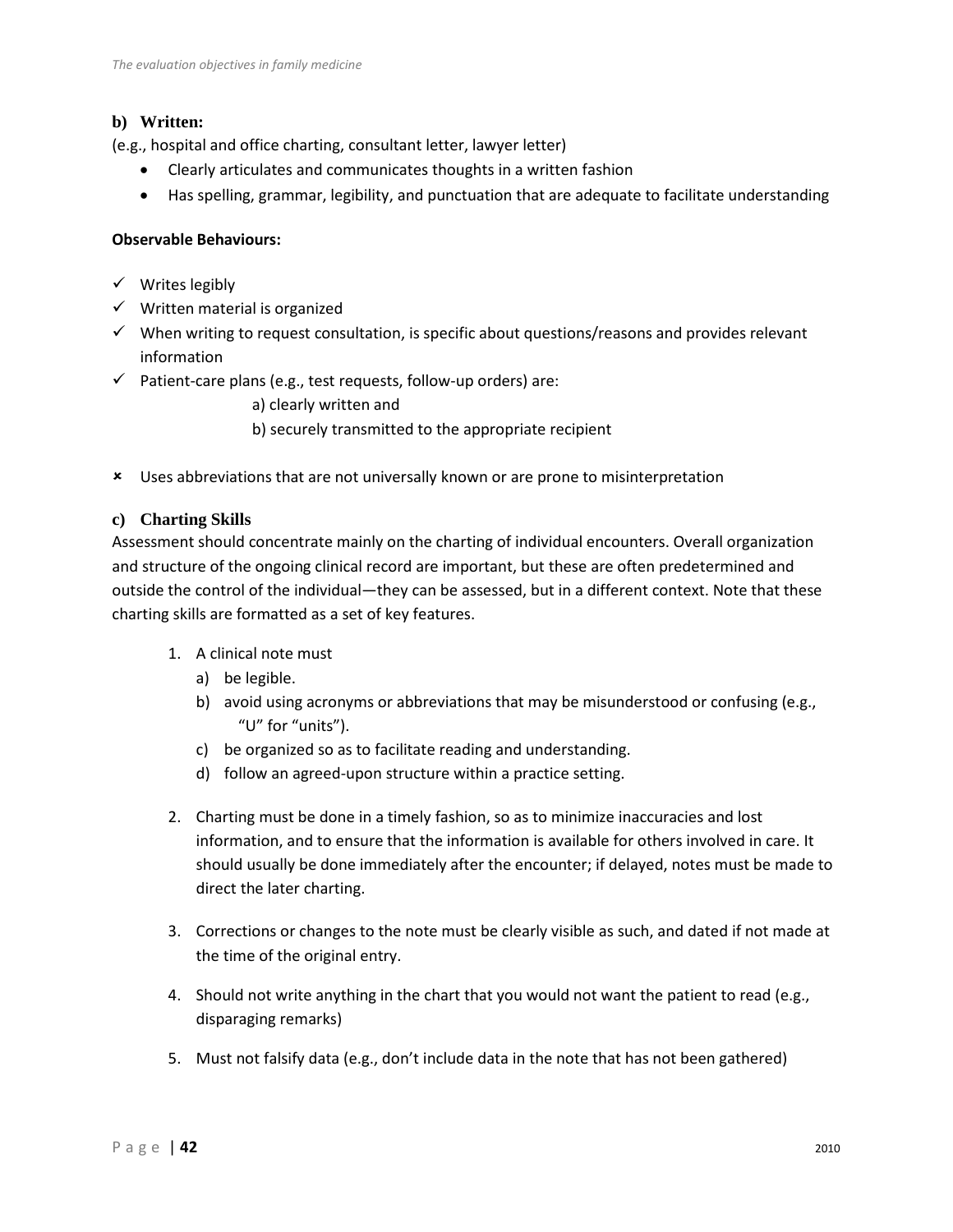- 6. The clinical note must
	- a) reflect all the phases of the clinical encounter that are relevant to the presenting situation.
	- b) show an obvious and logical link between the data recorded and the conclusions and plan.
	- c) include the relevant negative findings, as well as the relevant positive findings.
	- d) avoid inappropriate verbatim reporting of the encounter (it should synthesize the data gathered).
- 7. As part of ongoing care, acknowledge additional received data (e.g., test results, consultation reports) and document follow-up action when appropriate.
- 8. As new information is gathered during an encounter, maintain the chart according to the expectations of the work milieu (e.g., flow sheets, summary page).
- 9. Structure and use the clinical record as a tool to try to improve comprehensiveness and continuity of care.

### **3. Non-Verbal Skills**

#### **a) Expressive:**

Appropriate eye contact, respectful of others' personal space, appropriate demeanour (e.g., pleasant, smiles appropriately, appropriately serious, attentive, patient and empathetic), and conscious of the impact of body language on the colleague

#### **Observable Behaviours:**

- $\checkmark$  Is focused on the conversation
- $\checkmark$  Eye contact is appropriate for the culture and comfort of the colleague
- $\checkmark$  Adjusts demeanour to be appropriate to the colleague's context
- $\checkmark$  Physical contact is appropriate for the colleague's comfort

#### **b) Receptive:**

Aware of and responsive to body language, especially as seen with dissatisfaction; correctly interprets signs of feelings not expressed, such as anger and frustration

### **Observable Behaviours:**

 $\checkmark$  When a colleague is manifesting signs of distress, demonstrates awareness by actions such as modifying demands, exploring concerns, seeking resolution

#### **4. Culture and Age Appropriateness**

There may be instances where communication with colleagues and other team members from different cultural backgrounds can be problematic. Awareness of these potential problems and subsequent